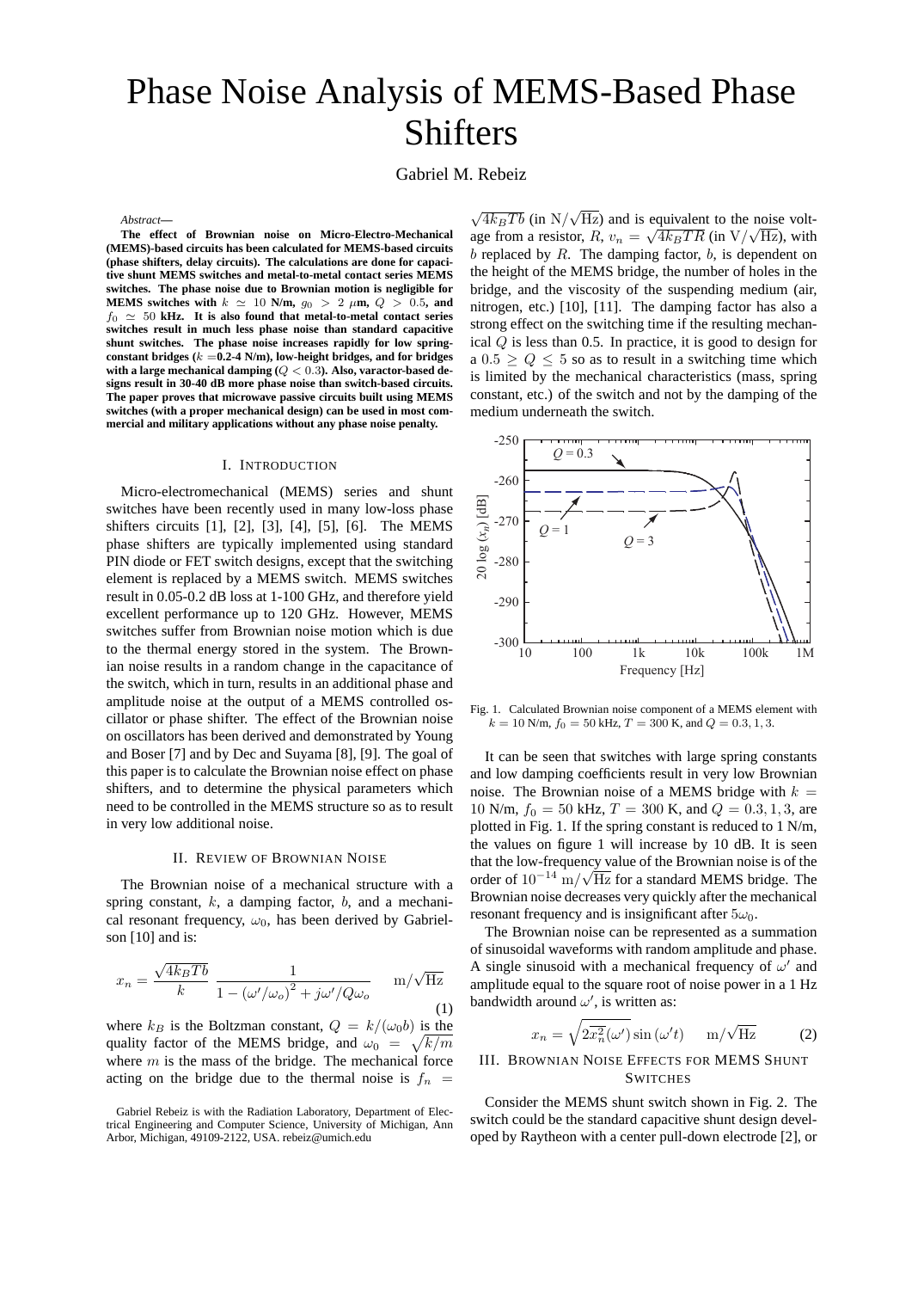

Fig. 2. Different shunt switch topologies (capacitive, DC-contact or capacitive with two-pull down electrodes), all with an up-state capacitance  $C_{\alpha}$ .

the DC-contact shunt switch with two pull-down electrodes developed by Muldavin et al [12], and Feng et al. [13]. Alternatively, it could also be a low spring-constant switch (Pacheco et al. [4]). What is important is that when the switch is in the up-state position, it allows the microwave energy to pass with very little insertion loss, and when the switch is in the down-state position, it presents a short circuit (or near short circuit) to ground and reflects all the incident energy at the design frequency.

The up-state capacitance of the shunt switch is given by  $C_u = C_{pp} + C_f$ , where  $C_f$  is the fringing capacitance, and  $C_{pp} = \epsilon A/g_0$  is the parallel-plate capacitance. It is customary to take  $C_f = \gamma C_{pp}$  and  $\gamma < 1$  for most designs. When Brownian noise is included, the parallel-plate capacitance can be written as:

$$
C_{pp} = \frac{\epsilon A}{g_0 + x_n} \simeq C_{pp} \left( 1 - \frac{x_n}{g_0} \right) \tag{3}
$$

where  $x_n$  is the Brownian noise movement of the MEMS bridge. The up-state capacitance of the bridge is then:

$$
C_u = C_{u0} \left( 1 - \frac{1}{1 + \gamma} \frac{x_n}{g_0} \right) \tag{4}
$$

where  $C_{u0} = C_f + C_{pp} = (1+\gamma)C_{pp}$  is the up-state capacitance with zero Brownian-noise. The up-state capacitance of the shunt switch results in a scattering parameter of:

$$
S_{21} = \frac{1}{1 + (j\omega C_u Z_0/2)}\tag{5}
$$

where  $\omega$  is the operating frequency and  $Z_0$  is the t-line impedance.

#### *A. Phase noise:*

The phase of  $S_{21}$  above is the phase delay due to the upstate capacitance of the MEMS switch, and is:

$$
\phi = \frac{-\omega C_u Z_0}{2} \tag{6}
$$

For  $C_{u0} = 35$ -70 fF and  $f = 10$  GHz, the phase delay is  $\phi_0 = 0.055$ -0.11 rad. Using Eq. (4), the phase delay with Brownian noise can be written as:

$$
\phi = \phi_0 \left( 1 - \frac{1}{1 + \gamma} \frac{x_n}{g_0} \right) \tag{7}
$$

If a microwave signal with a representation of  $A \cos(\omega t)$ is incident on the MEMS bridge, the output signal is (neglecting for now, any amplitude change):

$$
V_o(t) = A\cos(\omega t + \phi) = A\cos(\omega t + \phi_0(1 - \frac{1}{1 + \gamma}\frac{x_n}{g_0}))
$$
(8)

Using Eq. (1), the output signal can be expanded to be:

$$
V_o(t) = A \cos(\omega t + \phi_o) + \frac{1}{(1+\gamma)} \frac{A\phi_o}{2g_o} \sqrt{2\overline{x_n^2}} \cdot \left[\cos[(\omega - \omega')t + \phi_o] - \cos[(\omega + \omega')t + \phi_o]\right]
$$
\n(9)

The power in each of the sidebands relative to the carrier is the additional phase noise due to the MEMS bridge, and is:

$$
P_{ph} = \frac{1}{2} \frac{1}{(1+\gamma)^2} \frac{\overline{x_n^2}}{g_0^2} \phi_0^2 \qquad / \text{Hz}
$$
 (10)

and at low mechanical frequencies ( $\omega' < \omega_0$ ),  $\overline{x_n^2}$  =  $(4k_BTb)/k^2 = \overline{f_n^2}/k^2$  (in m<sup>2</sup>/Hz), where  $f_n$  is the mechanical force due to thermal noise. For  $C_u = 50$  fF,  $\gamma = 0.35$ ,  $f = 10$  GHz,  $Z_0 = 50 \Omega$ , and a MEMS bridge parameters given by  $k = 10$  N/m,  $Q = 1$ ,  $f_0 = 50$  kHz, and  $g_0 = 3 \mu m$ , the phase noise relative to the carrier is calculated to be  $P_{ph} = 10^{-18}$  (-180 dBc/Hz) for a single MEMS bridge. If the signal power is 1 mW, the phase noise is much lower than the thermal noise which is  $-174$  dBm/Hz (noise figure = 3 dB).

There are a four points worth mentioning. The first is the effect of the spring constant on the phase noise  $(k^{-2})$ . If the spring constant drops 1 N/m, the phase noise increases to −160 dBc/Hz for a single MEMS bridge. The second point is the strong dependence of the phase noise on the height of the MEMS structure. Eq. (10) shows that the phase noise depends on the factor  $b/g_0^2$ . However, for a fixed-fixed circular or rectangular plate,  $\bar{b}$  depends on  $g_0^{-3}$  [14], and therefore, the phase noise depends on  $g_0^{-5}$ . If a structure with  $g_0 = 3 \mu m$  is lowered to  $g_0 = 1.2 \mu m$ , the phase noise will increase by 20 dB.

The third point is that the phase noise is constant at low offset frequencies, and falls quickly after the mechanical resonant frequency (30-300 kHz, depending on the design). However, for most radar applications with moving target indicators, the final frequencies of interests are in the 5- 100 kHz range. Designing a MEMS structure with a low mechanical resonant frequency (5-20 kHz) will not necessarily result in better performance since this structure will generally have a low spring constant and result in a higher low-frequency phase noise. Also, the switching time will be substantially lower in this case.

Finally, Eq. (10) and Eq. (6) seem to indicate that the phase noise is dependent on  $f^2$ . This is not entirely correct for narrowband systems. If a circuit is well designed, then  $\phi_0 = \left(-\omega C_{u0} Z_0\right)/2$  should be chosen to be the same value at any operation frequency. In other words,  $C_{u0}$  at  $f = 60$  GHz should be  $6 \times$  smaller than  $C_{u0}$  at 10 GHz. Therefore, the phase noise component is independent of the design frequency.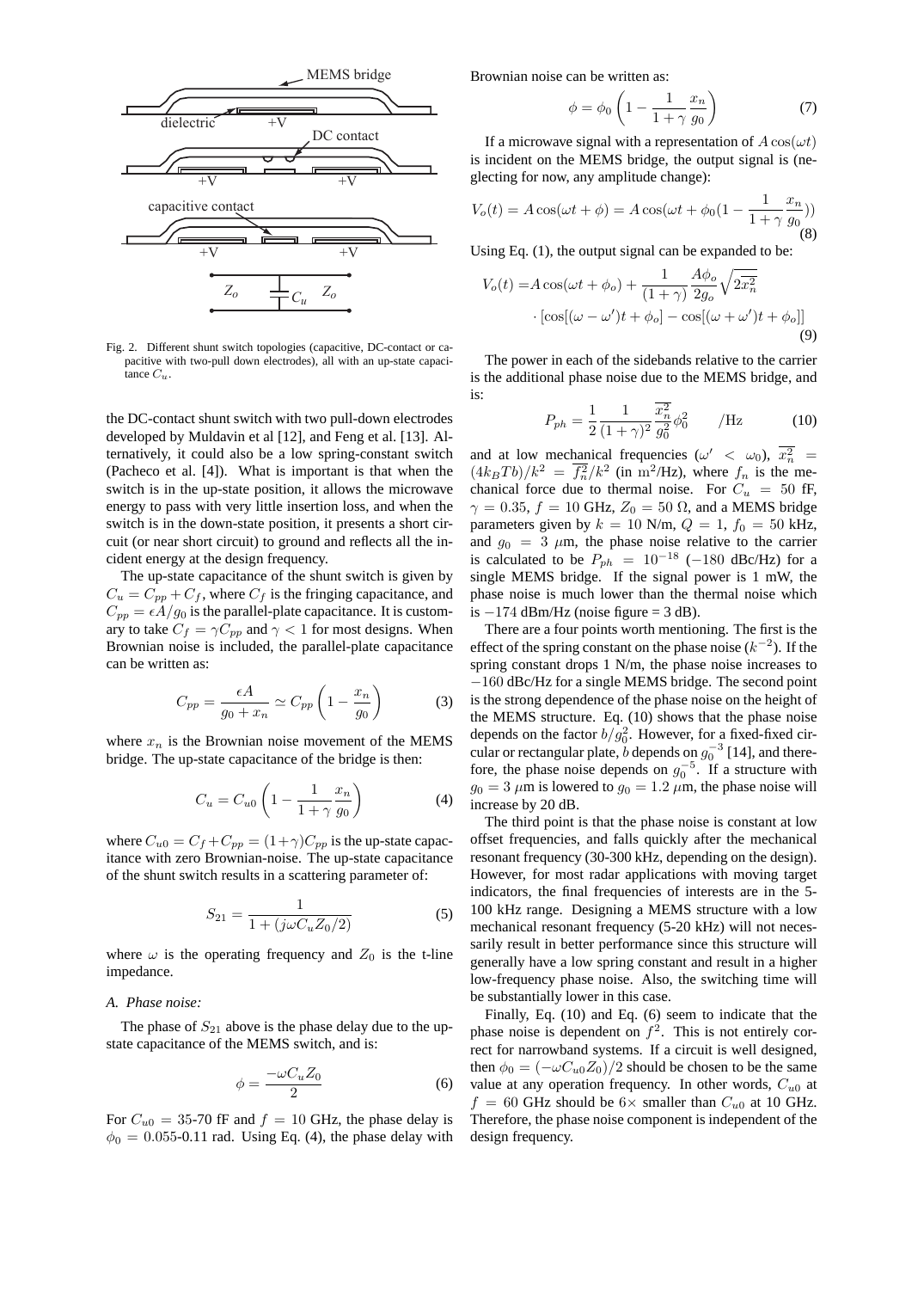

Fig. 3. A phase shifter based on switched networks (a), switched delay lines (b), and reflect-line with a 3-dB coupler (c).

#### IV. PHASE SHIFTERS BASED ON SHUNT SWITCHES

Phase shifters use a large number of MEMS switches. The Brownian noise of different shunt capacitive switches are not correlated, and therefore, it is easy to prove that phase noise power of multiple shunt switches is the sum of the phase noise powers resulting from each individual switch. This is the same for the total noise in a resistor network. If the MEMS switch is in the up-state position, it contributes a phase noise component to the output signal. However, if the MEMS switch is in the down-state position, it is fixed and does not contribute any phase noise.

Case 1: Switched-Network Designs: A switched network phase shifter requires 4 shunt switches per bit (Fig. 3a), and the signal will always pass by two MEMS switches per bit, depending on the switch positions. For a 3-bit design, the output phase noise is 6 times higher than the phase noise of a single MEMS bridge. If the switched network is a simple transmission line, then it is possible to use 3 switches per bit [15], and the phase noise will be 3-  $6\times$  higher than the phase noise of a single MEMS bridge, depending on the switch selection.

Case 2: Reflect-Line Designs: The phase noise of a reflect-line phase shifter depends on the switch selection. In the case of a delay of  $0^\circ$ , the first set of MEMS switches are pulled down and there is no added phase noise. In the case of the longest delay, the signal passes *twice* by several MEMS bridges. For a 2-bit design, the longest delay necessitates 3 MEMS bridges and the total phase noise is therefore  $6\times$  higher than the phase noise of a single shunt switch.

Case 3: Reflect-Line with 3-dB Couplers: In this case, the input signal (the carrier) is divided into two parts, each with half of the power and phased  $0/90°$  apart (Fig. 3b) [16]. The phase noise generated in *each* arm of the 3-dB coupler is the same as Case 2 above, but is referenced to half of the signal power. Also, the phase noise components from each arm of the 3-dB coupler do not add in phase at the output port, and therefore the total noise power from both arms is divided equally between the input and output ports. If the input port is well matched, then the output phase noise relative to the carrier is just half that of Case 2.

If several 3-dB couplers are connected in series to build, for example, a 4-bit phase shifter from two 2-bit phase shifters, then the phase noise at the output port will be the addition of the phase noise resulting from each of the 3-dB coupler/delay-line units. This holds true, of course, if the units are well matched to each other.

# V. BROWNIAN NOISE IN MEMS SERIES SWITCHES AND PHASE SHIFTERS

MEMS series switches do not suffer from Brownian noise in the down-state position since the switch is fixed to the substrate. However, in the up-state position, and if used in a reflection-type phase shifter, MEMS series switches do result in a phase noise component. The reflection phase of a MEMS series switch is:

$$
\phi = -2\omega C_u Z_0 \tag{11}
$$

and when the value of  $C_u$  and  $x_n$  in Eqs. (2,4) are used, the phase noise relative to the carrier due to the *reflection* from the MEMS series switch becomes:

$$
P_{ph} = \frac{1}{2} \frac{1}{(1+\gamma)^2} \frac{\overline{x_n^2}}{g_0^2} \phi_0^2 \qquad / \text{Hz}
$$
 (12)

Notice that  $C_u = 2$ -6 fF in most DC-contact switches, and  $\gamma = 2-3$  since a large portion of the up-state capacitance of a MEMS series switch is due to the parasitic capacitance between the t-lines and not to the parallel-plate capacitance above the contact points.

MEMS series switches are used in many different phase shifter designs, such as 1) switched t-lines [17], 2) reflection type or 3) reflection type with 3-dB couplers. The switched t- line designs result in insignificant phase noise since the MEMS switches must be in the closed position to pass the energy in the different delay sections. Most MEMS series switches, even if based on cantilever designs, have  $k > 5$  N/m and  $q_0 > 1.5 \mu$ m. The phase noise of a MEMS series switch (in reflection mode) is therefore 100- 300 times less than that of a shunt capacitance switch (in transmission mode).

The effect of the acceleration noise, acoustic noise and bias voltage noise will also be presented at the conference. Also, we will present the effect of Brownian noise on MEMS varactors and their use in MEMS-based phase shifters.

#### **REFERENCES**

- [1] R.E. Mihailovich, M. Kim, J.B. Hacker, E.A. Sovero, J. Studer, J.A. Higgins, and J.F. DeNatale, "MEM relay for reconfigurable RF circuits," *To Be Published in IEEE Microwave and Wireless Components Letters*, Feb 2001.
- [2] C.L. Goldsmith, Z. Yao, S. Eshelman, and D. Denniston, "Performance of low-loss RF MEMS capacitive switches," *IEEE Microwave Guided Wave Lett.*, vol. 8, pp. 269–271, August 1998.